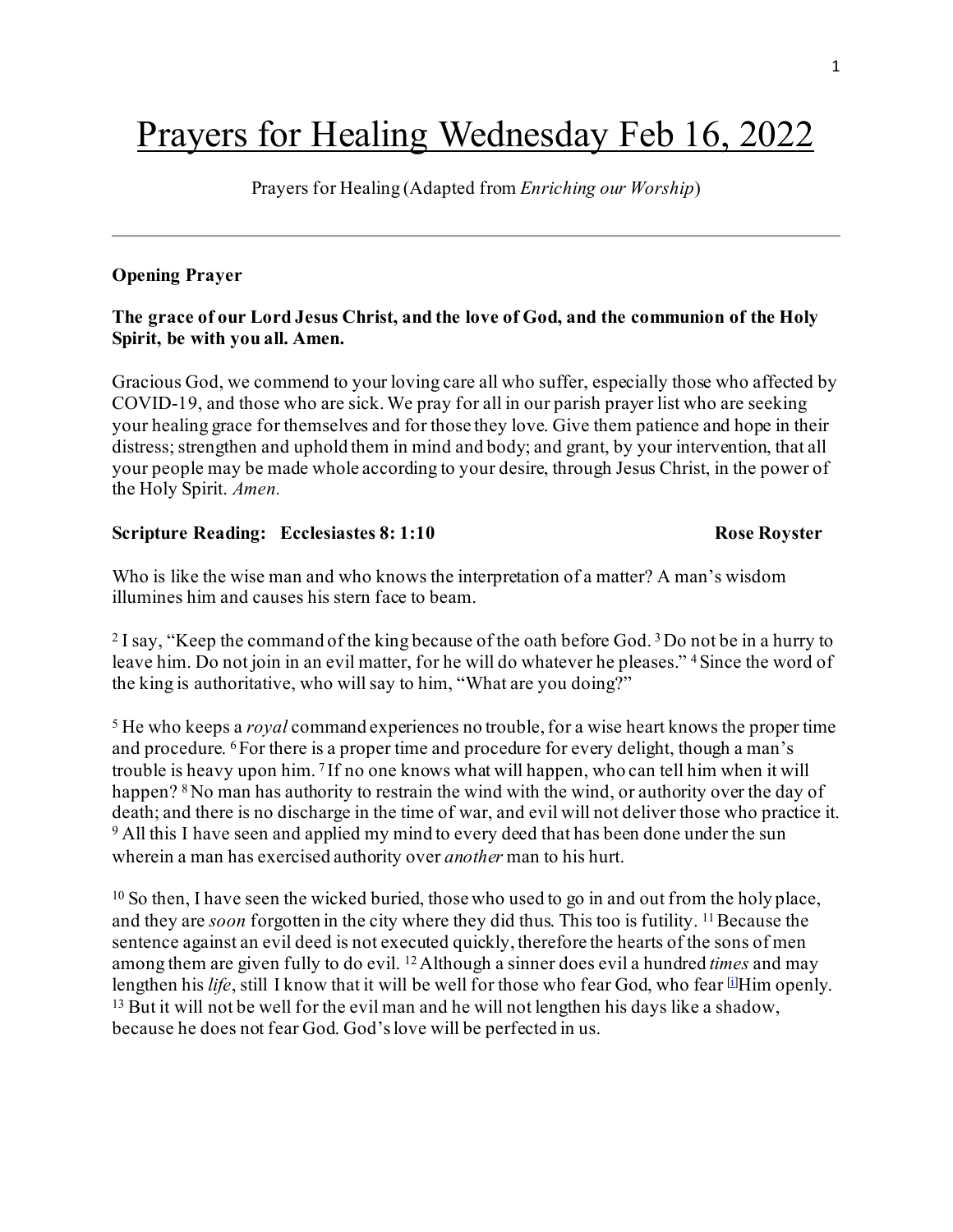# **Reading**: I Thessalonians 4:13-18 **Those Who Sleep in Christ Dolores** *Johnson*

<sup>13</sup> But we do not want you to be uninformed, brethren, about those who are asleep, so that you will not grieve as do the rest who have no hope. <sup>14</sup> For if we believe that Jesus died and rose again, even so God will bring with Him those who have fallen asleep in Jesus. 15For this we say to you by the word of the Lord, that we who are alive and remain until the coming of the Lord, will not precede those who have fallen asleep. <sup>16</sup> For the Lord Himself will descend from heaven with a shout, with the voice of *the* archangel and with the trumpet of God, and the dead in Christ will rise first. <sup>17</sup> Then we who are alive and remain will be caught up together with them in the clouds to meet the Lord in the air, and so we shall always be with the Lord. 18Therefore comfort one another with these words.

### **A Litany for Healing:**

Let us name before God those for whom we offer our prayers.

Holy and Mighty, wellspring of abundant life, *Hear and have mercy*

Holy Immortal One, protector of the faithful, *Hear and have mercy*

Holy Trinity, the source of all wholeness, *Hear and have mercy*

Jesus, divine physician, you sent your disciples to preach the Gospel and heal in your name, *Hear and have mercy*

Grant your grace to heal those who are sick, we pray to you, O God, *Hear and have mercy*

Give strength and courage to all who are affected by COVID-19, we pray to you, O God, *Hear and have mercy*

Give courage and faith to all who are disabled through injury or illness, we pray to you, O God, *Hear and have mercy*

Comfort, relieve, and heal all sick children, we pray to you, O God, *Hear and have mercy*

Support and encourage those who live with chronic illness, we pray to you, O God, *Hear and have mercy*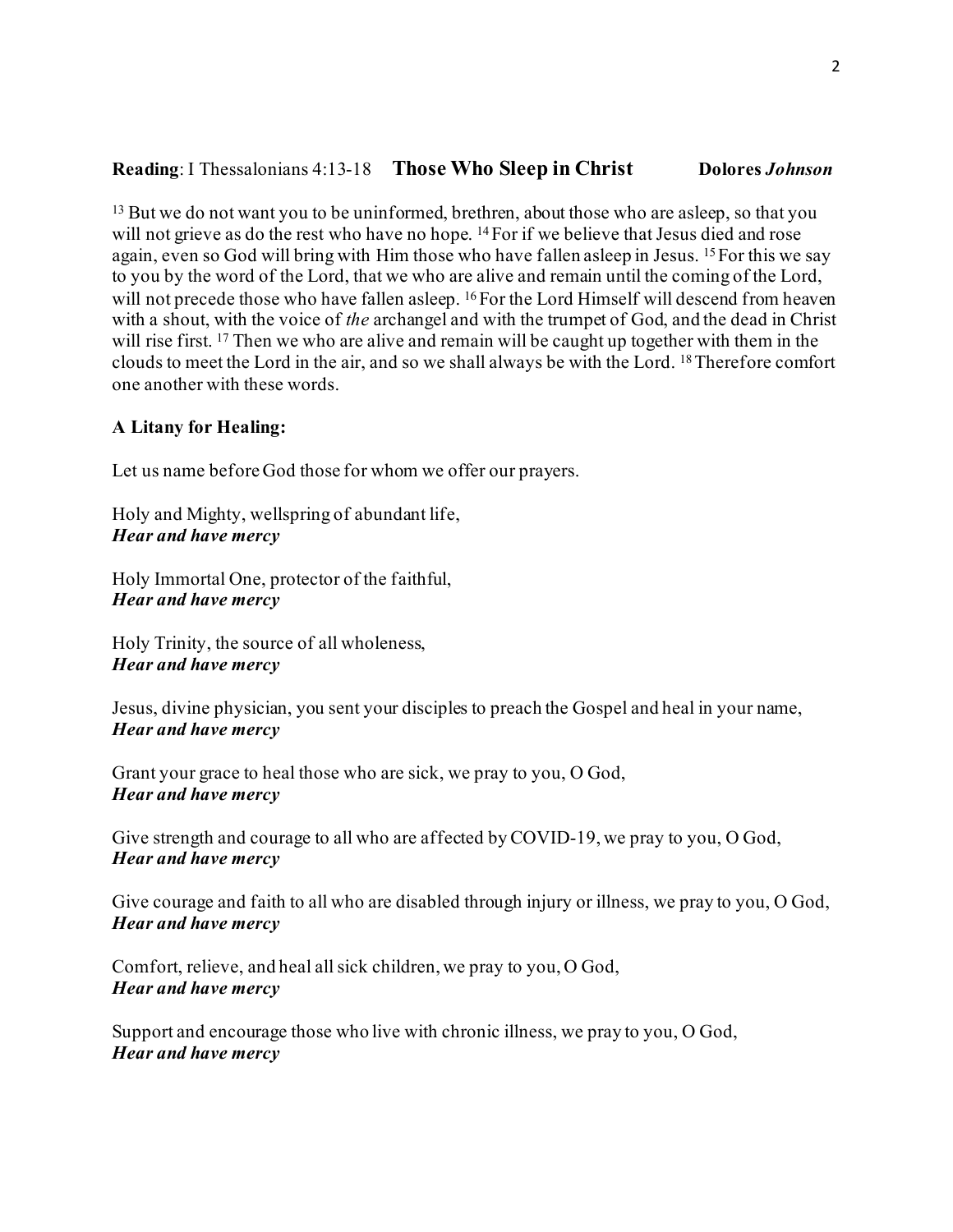Strengthen those who endure continual pain, and give them hope, we pray to you, O God, *Hear and have mercy*

Grant the refreshment of peaceful sleep to all who suffer, we pray to you, O God, *Hear and have mercy*

Befriend all who are anxious, lonely, despondent, or afraid, we pray to you, O God, *Hear and have mercy*

Give rest to the weary, and hold the dying in your loving arms, we pray to you, O God, *Hear and have mercy*

Help us to live our lives and prepare for death with confident expectation and hope of Easter joy, we pray to you, O God, *Hear and have mercy*

Give your wisdom and compassion to health care workers, that they may minister to the sick and dying with knowledge, skill, and kindness, we pray to you, O God, *Hear and have mercy*

Uphold those who keep watch with the sick, we pray to you, O God, *Hear and have mercy*

Guide those who search for the causes and cures of sickness and disease, we pray to you, O God, *Hear and have mercy*

Bring healing to this weary world and draw an end to this global pandemic, we pray to you, O God, *Hear and have mercy*

Jesus, Lamb of God, *Have mercy on us*

Jesus, bearer of our sins, *Have mercy on us*

Jesus, redeemer of the world, *Have mercy on us*

*Our Father in heaven, hallowed be your Name, your kingdom come, your will be done, on earth as in heaven. Give us today our daily bread. Forgive us our sins*